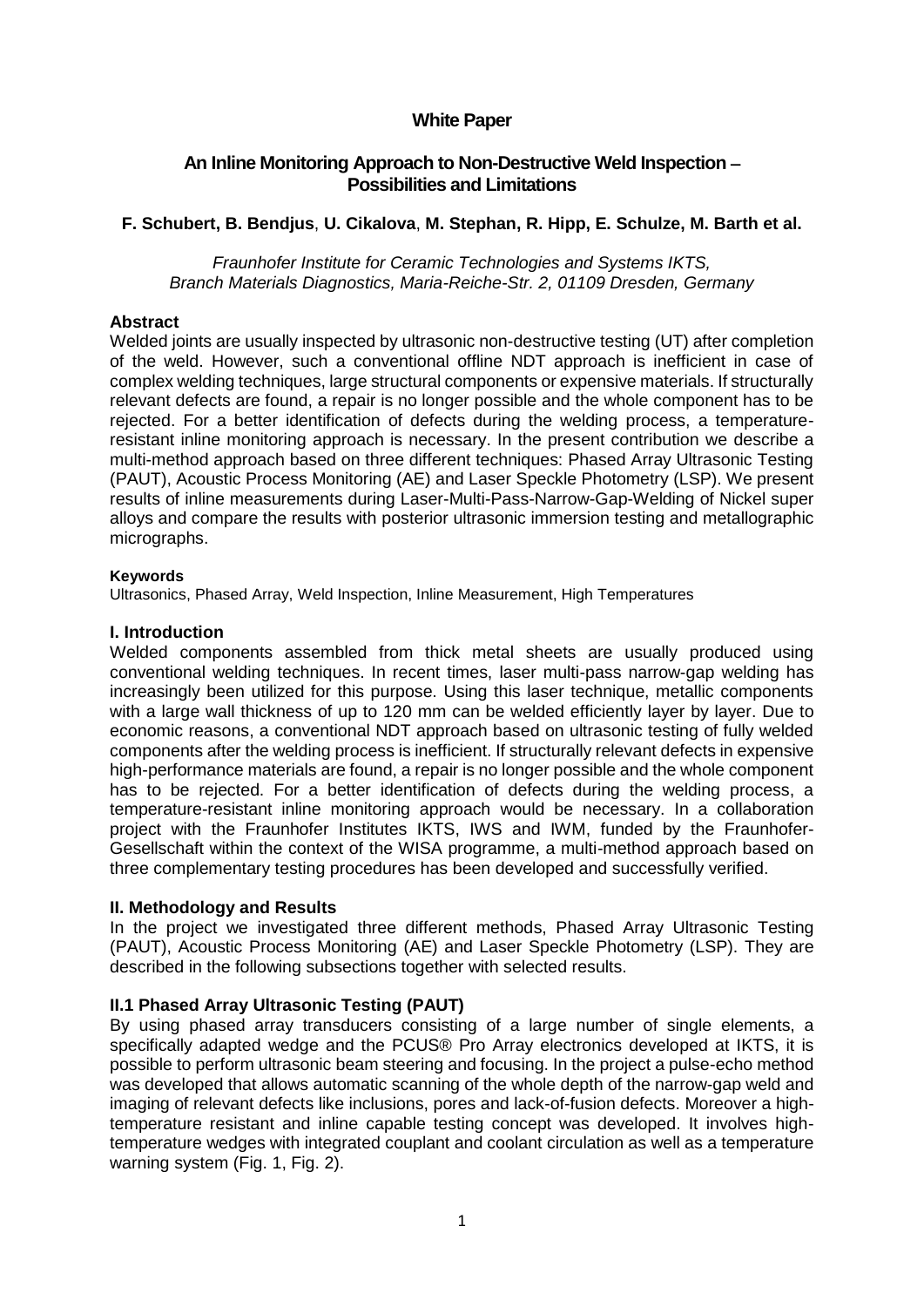

Figure 1: Welding system of Fraunhofer IWS used for laser multi-pass narrow gap welding of tick-walled cylindrical components (left picture). An inline capable phased array set-up with high-temperature wedge with integrated couplant and coolant circuits (top and bottom right) was installed. It is supplemented by a mechanical surface collector for the low-viscous and high temperature resistant couplant. An additional sealing ring close to the weld prevents the welding gap from contamination (picture in the middle).



Figure 2: Rotational B-Scan (on the left) and corresponding polar plot (on the right) of a PAUT measurement obtained at a circumferential narrow-gap weld of a Nickel super alloy 617. The results can be displayed inline for each single layer of the weld during the welding process.

## **II.2 Acoustic Process Monitoring (AE)**

The welding process continuously produces acoustic emissions (AE). These are detected by an appropriate sensor placed directly on the surface of the welded component. Following data reduction, the inline acoustic signatures in the frequency range between 50 and 600 kHz are compared with a database of reference signatures. This comparison allows to evaluate the welding process and to identify defects and other imperfections and irregularities (Fig. 3, Fig. 4). Signal extraction is done via slip-ring collectors.

## **II.3 Laser Speckle Photometry (LSP)**

Laser Speckle Photometry is a method of evaluating speckle patterns produced by laser illumination of the weld immediately behind the weld beam. A CMOS camera detects and evaluates these patterns and their temperature- and time-dependent behavior by a special software inline (Fig. 5). Correlations were found between speckle signals and surface-related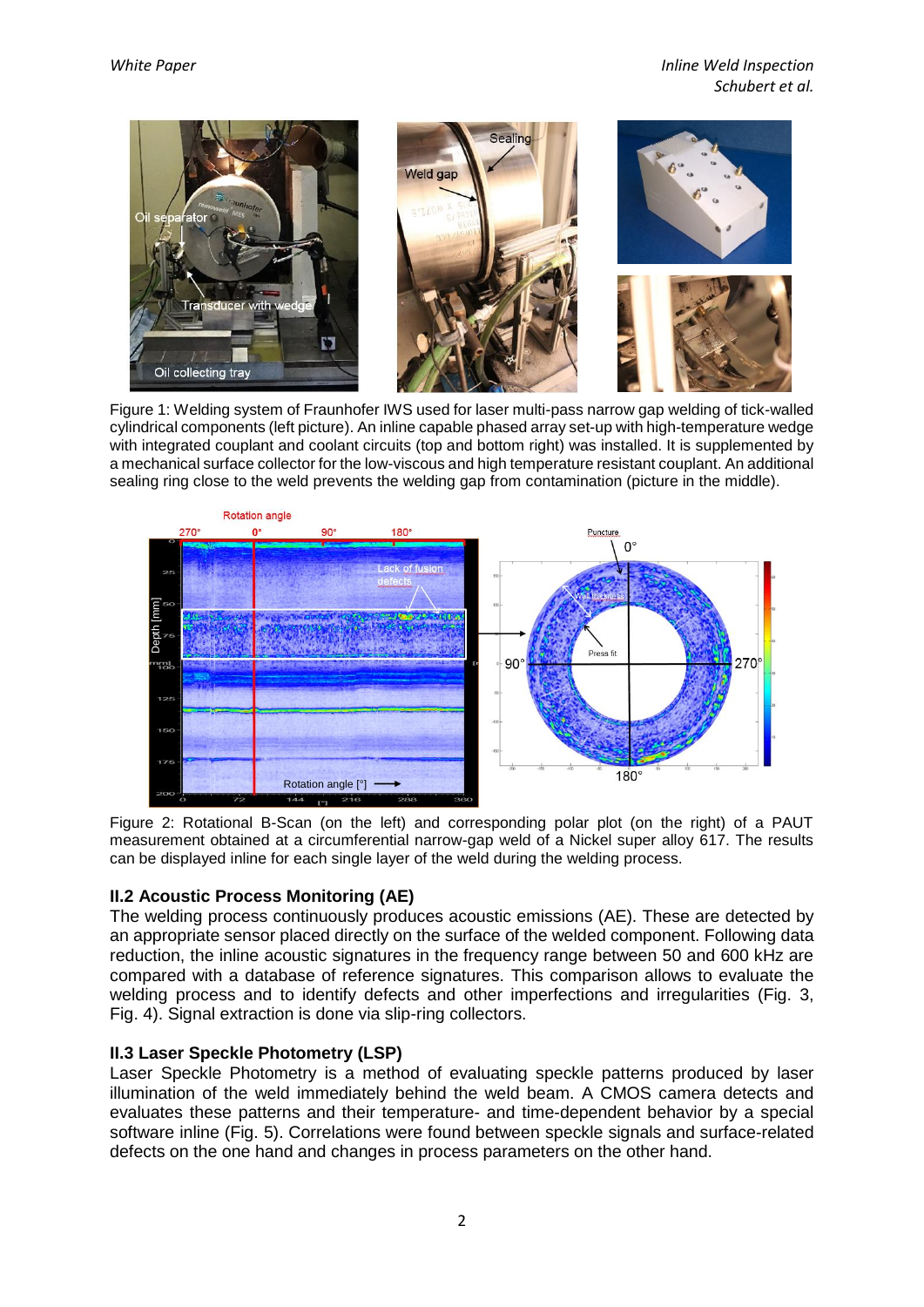

Figure 3: Installation of AE sensors on the front surface of the welded component (picture on the left). A placement on the shell surface is also possible. The pictures on the right show a typical AE signal with discontinuities caused by defects and welding irregularities as well as the corresponding spectrogram representing an acoustic fingerprint of the welding process and its outcome.



Figure 4: Typical course of RMS signals (left picture) and mean signal envelopes (middle) during welding. From the different curves a traffic light control based on acceptable green and yellow process windows and non-acceptable faulty welding conditions marked in red can be derived and used for inline monitoring (on the right).



Figure 5: Main principle of Laser Speckle Photometry (top left) and typical measurement pattern indicating speckle fluctuations during welding (bottom left). The picture on the right shows the practical implementation of the LSP system at two different measurement positions (at 12 and 9 o'clock).